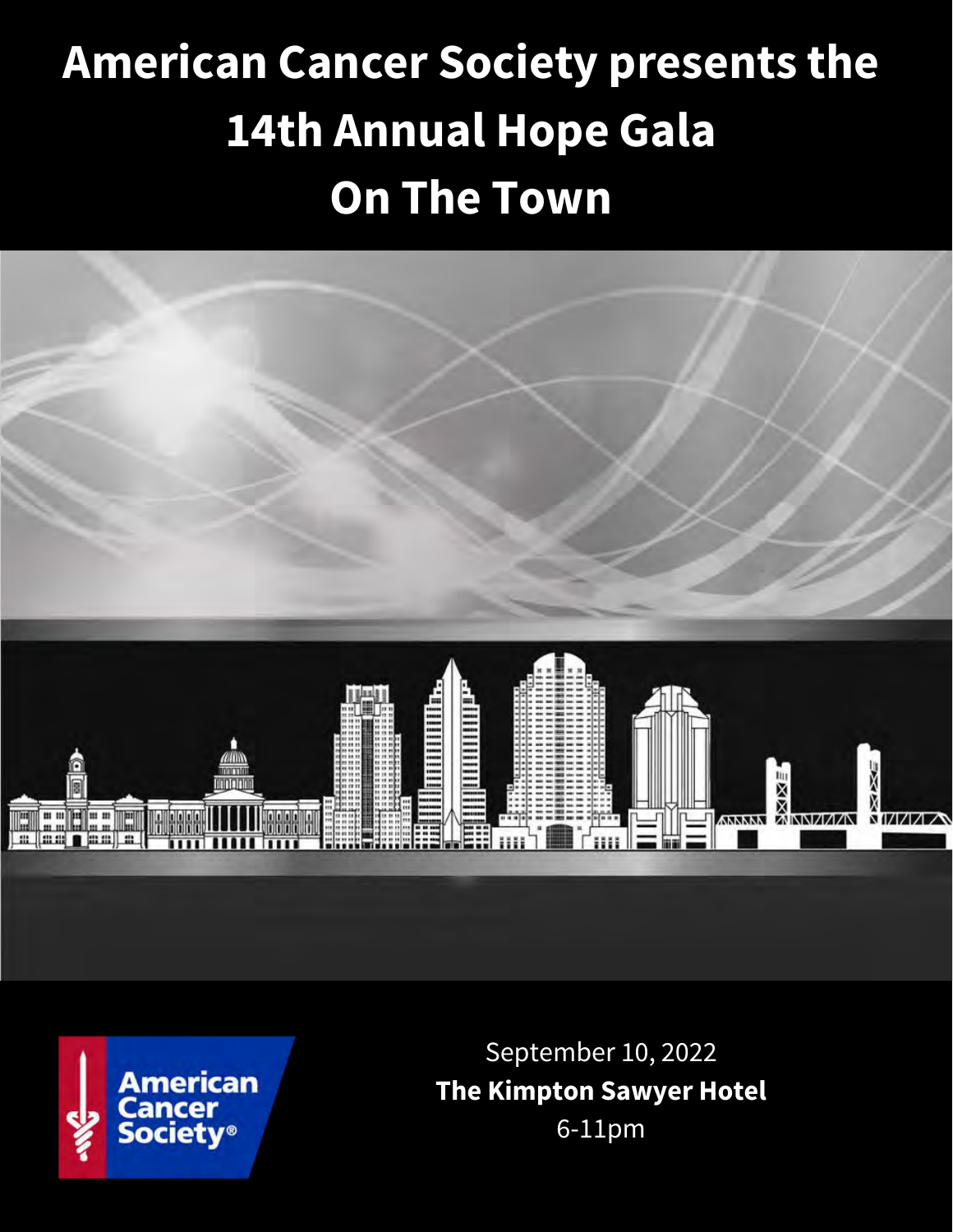

Hope Gala, On The Town

Dear business leaders and friends,

The American Cancer Society's Sacramento Annual Hope Gala is a celebratory evening with a performance by the Sacramento Ballet, comedian Turner Sparks, evening program, live & silent auctions, and dinner and dancing that raises funds for the Society's mission to save lives, celebrate lives, and lead the fight for a world without cancer. While progress has been made in cancer research, we still have a lot of work to do.

We invite you to support our efforts to finish the fight against cancer by joining us on Saturday September 10, 2022 for an evening you will not want to miss. By bringing together business and community leaders to this event, we are able to support the American Cancer Society's mission.

In the past 13 years, the Sacramento Hope Gala, has raised over \$3.7M to help the American Cancer Society continue to fund life-saving research as well as free programs and services for cancer patients and their families in the Sacramento Region and across the nation. We know with your participation, we can help to make this cancer's last century.

We hope to see you there!



Nikki B Event Co-Chair Golf Channel



Lynsay Allen Event Co-Chair Tri Counties Bank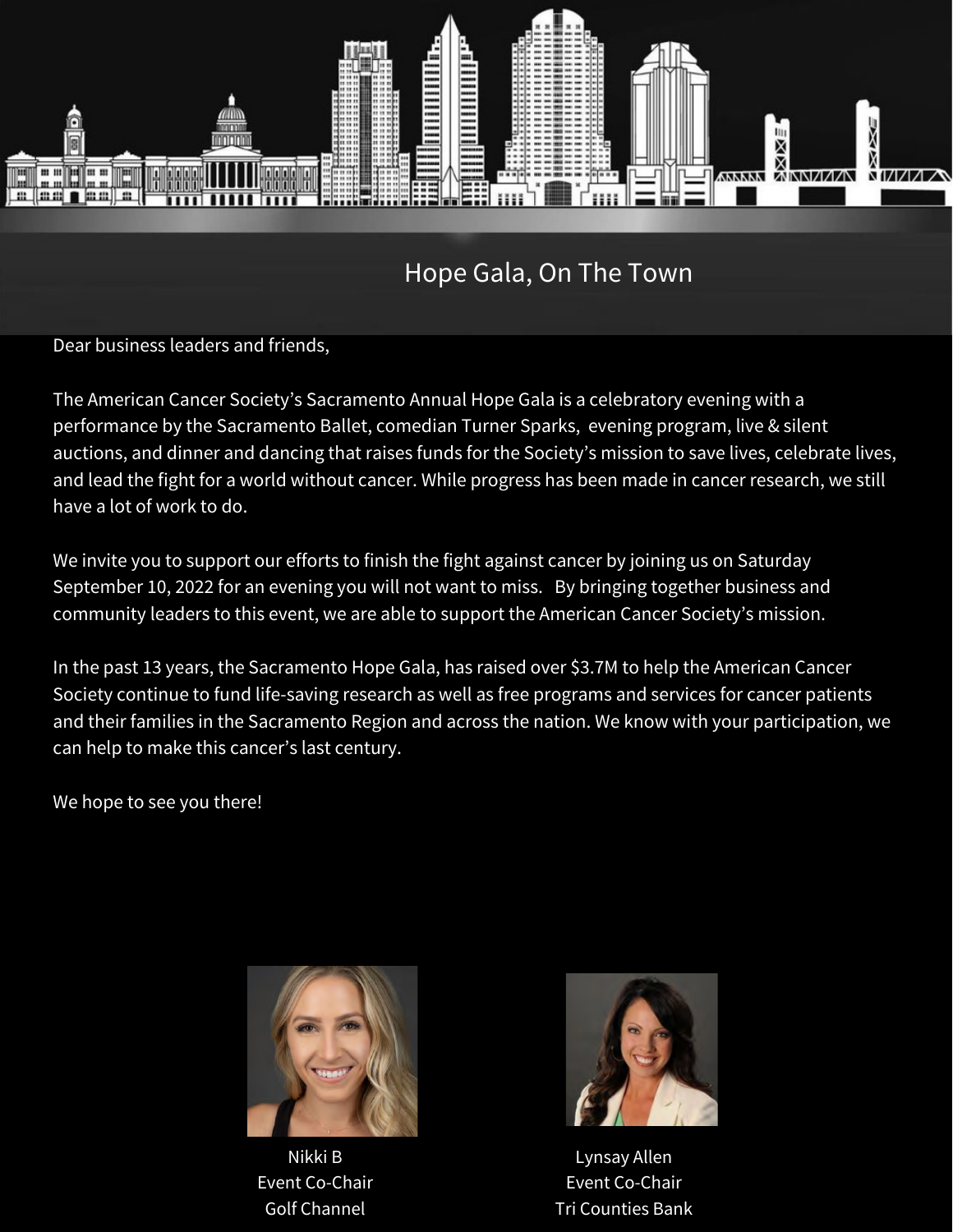

Hope Gala, On The Town

## **About the Annual American Cancer Society's Hope Gala 2022**

The 14th Annual American Cancer Society will be held Saturday September 10, 2022 at The Kimpton Sawyer Hotel. Festivities begin at 6pm with a cocktail reception that includes a silent auction followed by an elegant dinner, performance by the Sacramento Ballet, comedian Turner Sparks, a live auction and concluding with a spectacularafter party.

### **Who is Attending**

More than 200 guests are expected to attend including corporate sponsors, business owners, and philanthropic leaders.

Please note: The safety of participants, volunteers, cancer survivors, and staff is always your top priority. We regularly assess potential for in-person events and **strictly** adhere to all federal and local health department guidance including in this endeavor.

#### **Event History**

Since 2009, than Annual Hope Gala has raised over \$3.6M to support the American Cancer Society's mission by helping people to stay well, and get well. Hope Gala is one of Sacramento's premier cancer fundraising events. The evening boasts of an exquisite cocktail reception and an unique silent auction. The evening program is lively and promises to provide the much needed hope to our community when facing a cancer diagnosis. One thing is for sure, it will be evening you will not want to miss.





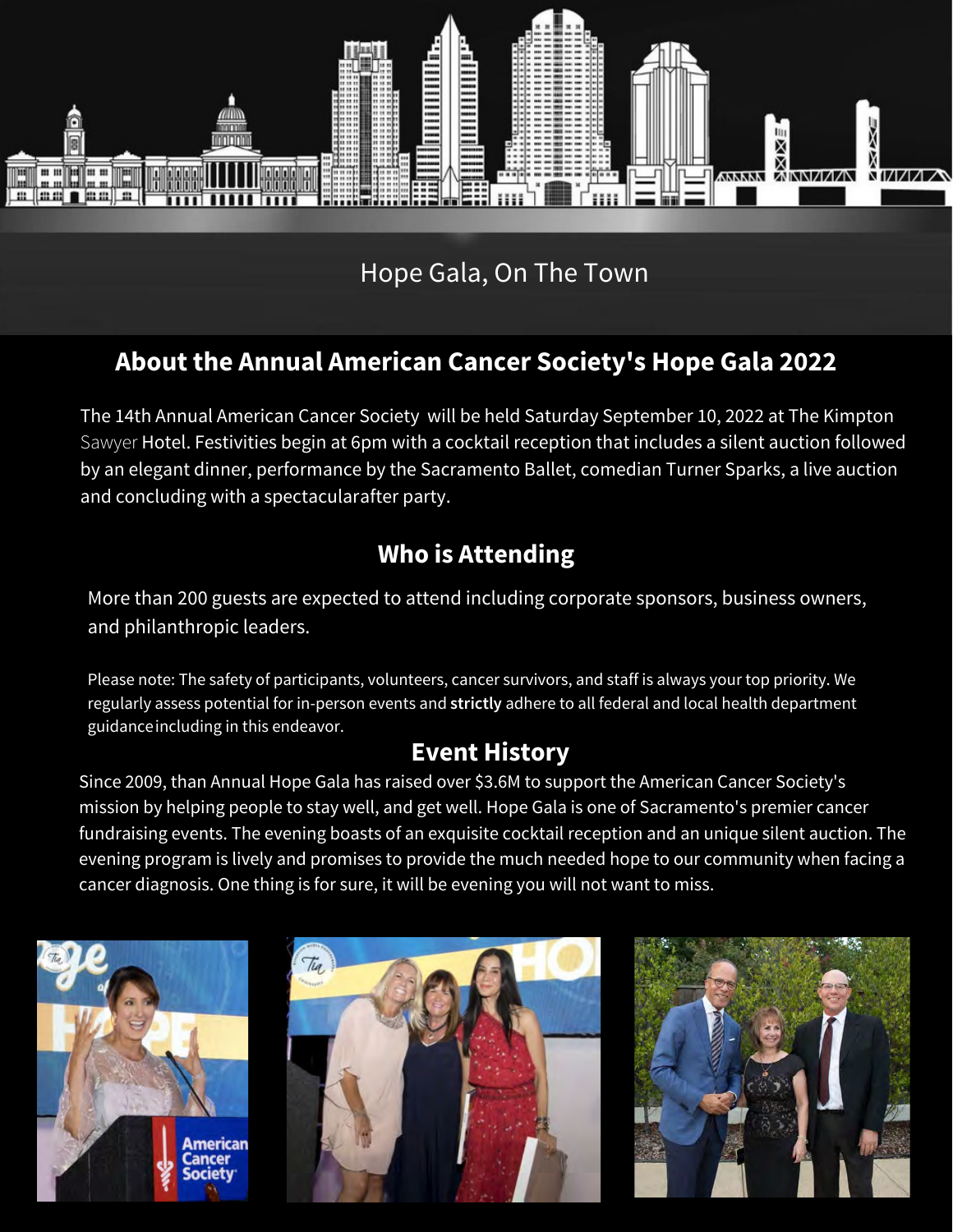

## **ERICAN CANCER SOC**

*The American Cancer Society's mission is to save lives, celebrate lives, and lead the fight for a world without cancer.*

*Our mission delivery efforts are focused on the critical areas of research, education, advocacy, and service. These four areas serve as our messaging pillars, the foundation of how we speak to what we do, so we can make our biggest impact on cancer yet.*





#### **RESEARCH**

We launch innovative, high-impact research to find more – and better – treatments, uncover factors that may cause cancer, and improve the quality of life for people facing cancer.



#### **EDUCATION**

We provide the latest, evidence-based cancer information, share how making healthy lifestyle choices like eating right, staying active, and avoiding alcohol and tobacco can help reduce cancer risk, and develop screening guidelines that can help detect certain cancers early. We work with health care providers, health systems, and public health organizations in the US and globally to reduce barriers across the cancer care continuum, resulting in increased screening and vaccination rates, more effective patient support services, and greater access to treatments and pain relief.



#### **ADVOCACY**

We fight cancer in city hall, the statehouse, and in Congress to demand change from our elected officials to build healthier communities, create safer workplaces, and provide greater, more equitable access to quality medical care.



#### **SERVICE**

We help people find answers and resources, whether they want to understand their diagnosis and treatment options, learn how to cope with side effects, or find transportation or a place to stay when treatment is far from home.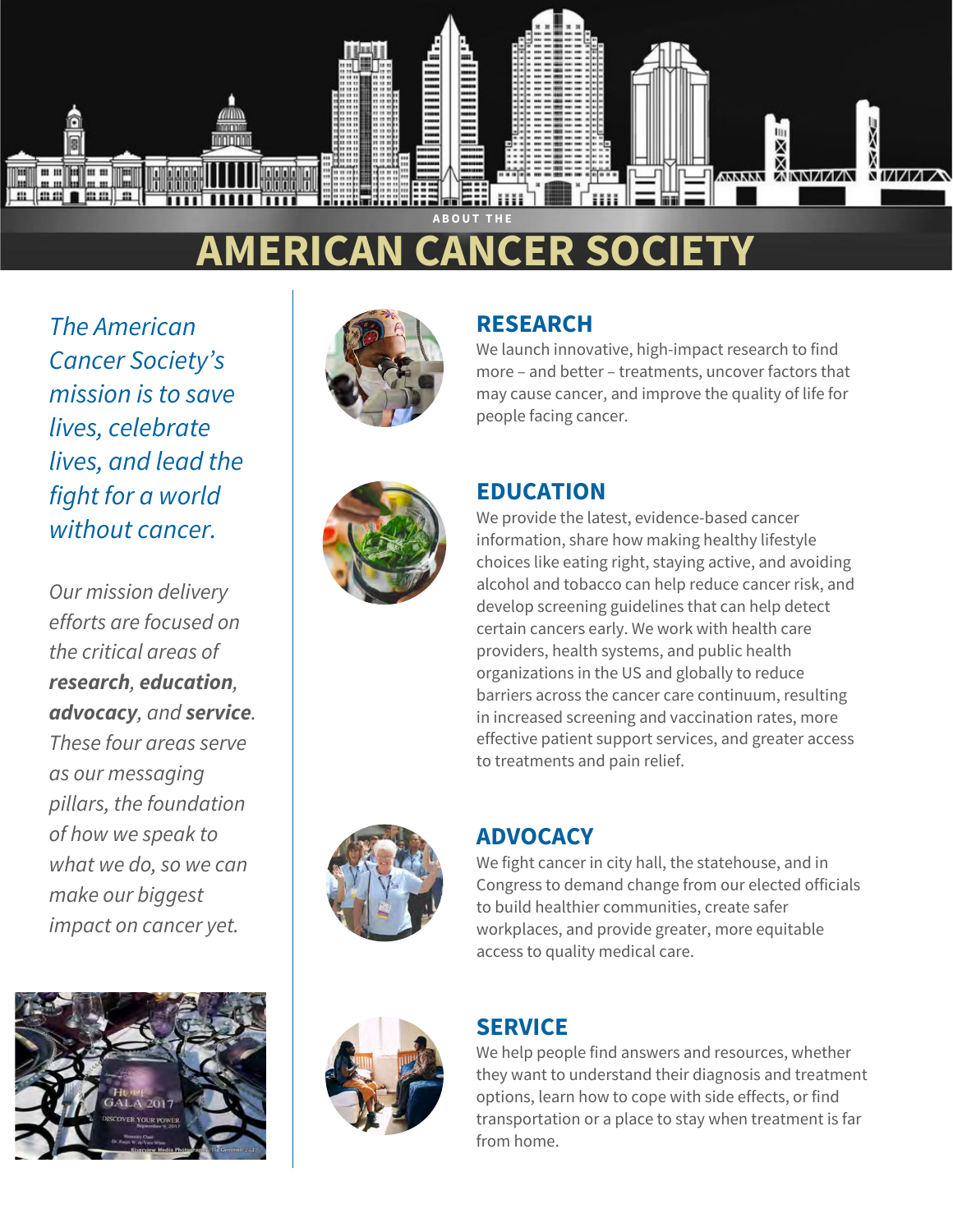## **2022 Combined Sponsor Opportunities**



Hope Gala, A Night On The Town



## **\$50,000 Exclusive Title Sponsor**

- 5 golf foursomes to the 2022 ACS Golf Classic September 12, 2022 (20 players total)
- 3 VIP Tables for 30 guests at the 2022 American Cancer Society Hope Gala September 10,2022
- Opportunity to speak and welcome guests at both events
- Exclusive Hope Gala entertainment sponsor
- Company name/logo on marketing collateral for both events: Save the Date, Website Homepage, Press Releases, Step & Repeat Banner, and Welcome Banner
- Full Page ad in event program with preferred placement
- Media Package including company name/logo in eight social media posts
- Crystal engraved commemorative award

## **\$35,000 Emerald Sponsor**

- 4 golf foursomes to the 2022 ACS Golf Classic September 12, 2022 (16 players total)
- 2 VIP Tables for 20 guests at the 2022 American Cancer Society Hope Gala September 10,2022
- Podium time at the 2022 ACS Hope Gala and 2022 Golf Classic Awards Reception
- Company name/logo on marketing collateral for both events: Save the Date, Website Homepage, Press Releases, Step & Repeat Banner, and Welcome Banner
- Customized Gift for Hope Gala Guests and Golf Classic Players
- Media Package including company name/logo in eight social media posts

## **\$25,000 Diamond Sponsor**

- 3 foursomes to 2022 ACS Golf Classic September 12, 2022 (12 players)
- 1 VIP table at the 2022 American Cancer Society Hope Gala September 10, 2022
- Company name/logo on marketing collateral for both events: Save the Date, Website Homepage, Press Releases, Step & Repeat Banner, and Welcome Banner
- Media Package

## **\$10,000 Jade Sponsor**

- 1 foursome to 2022 ACS Golf Classic September 12, 2022 (4 players)
- 1 table of 10 guests at the 2022 American Cancer Society Hope Gala September 10, 2022
- Company name/logo on marketing collateral for both events: Save the Date, Website Homepage, Press Releases, Step & Repeat Banner and Welcome Banner
- Media Package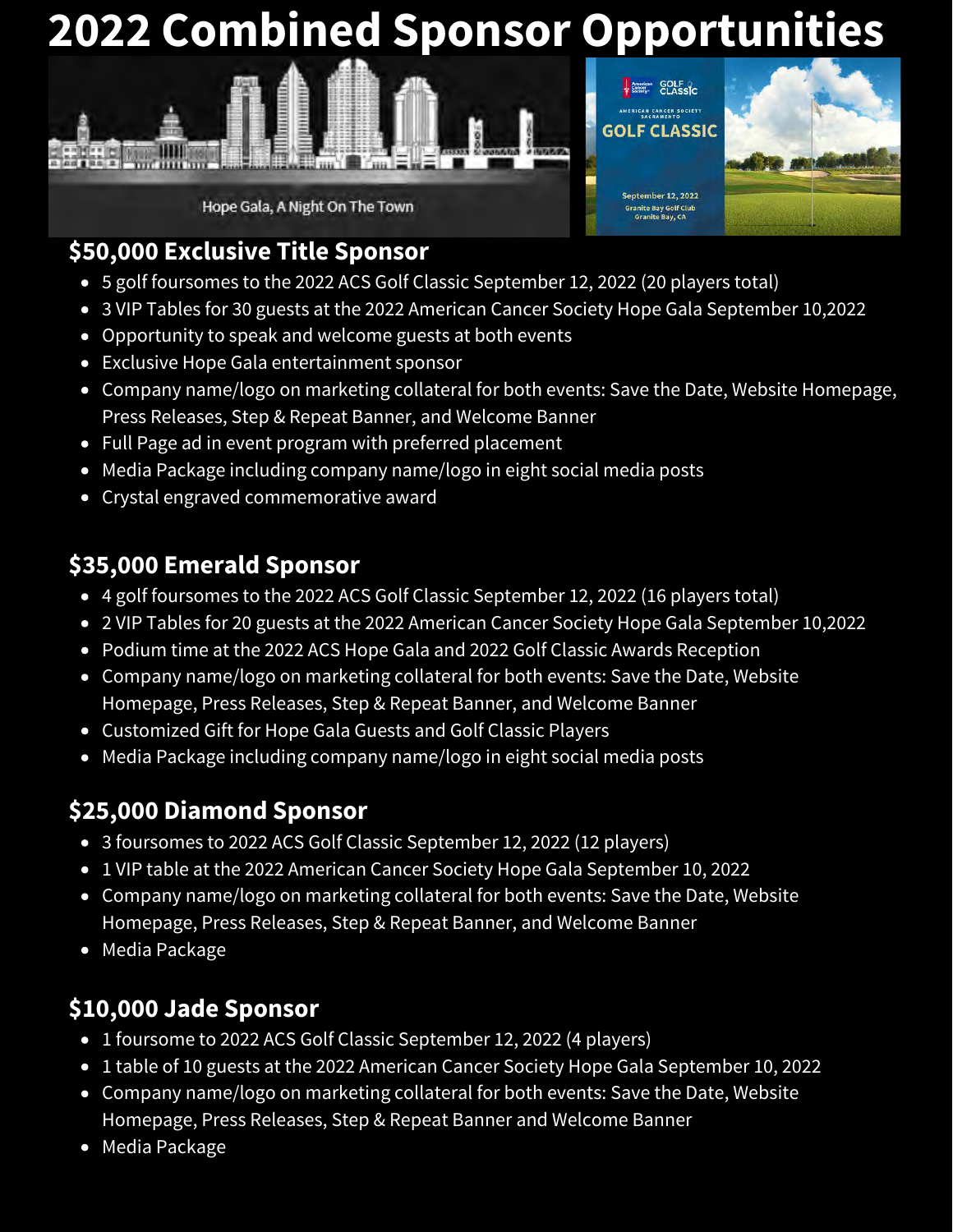

## **H O P E G A L A S P O N S O R S H I P CORPORATE SPONSORSHIP**

#### **ASSOCIATE SPONSOR \$15,000**

- Speaking opportunity during evening program.
	- Name/logo on event invite, in all communications and marketing, materials, event banner, event social media channels, and Step & Repeat Banner
- Name/logo for the event's ballroom
- 2 table of 20 guests at the 2022 Hope Gala
- Full page ad in event program
- Media Package

#### **PLATINUM SPONSOR \$10,000**

- Podium Recognition at event
- Name/logo on event invite, in all communications and marketing, materials, event banner, event social media channels, and Step & Repeat Banner
- 1 VIP table of 10 guests at the 2022 Hope Gala
- Full page ad in event program
- Media Package

### **SILVER SPONSOR \$7,500**

- 1 table of 10 guests at the event
- Name/logo on one of the event spaces  $\bullet$
- Name/logo on event website
- Verbal recognition from the podium  $\bullet$
- Media Package

### **GOLD SPONSOR \$5,000**

- 1 table of 10 guests at the event
- Name/logo on event website
- Media Package

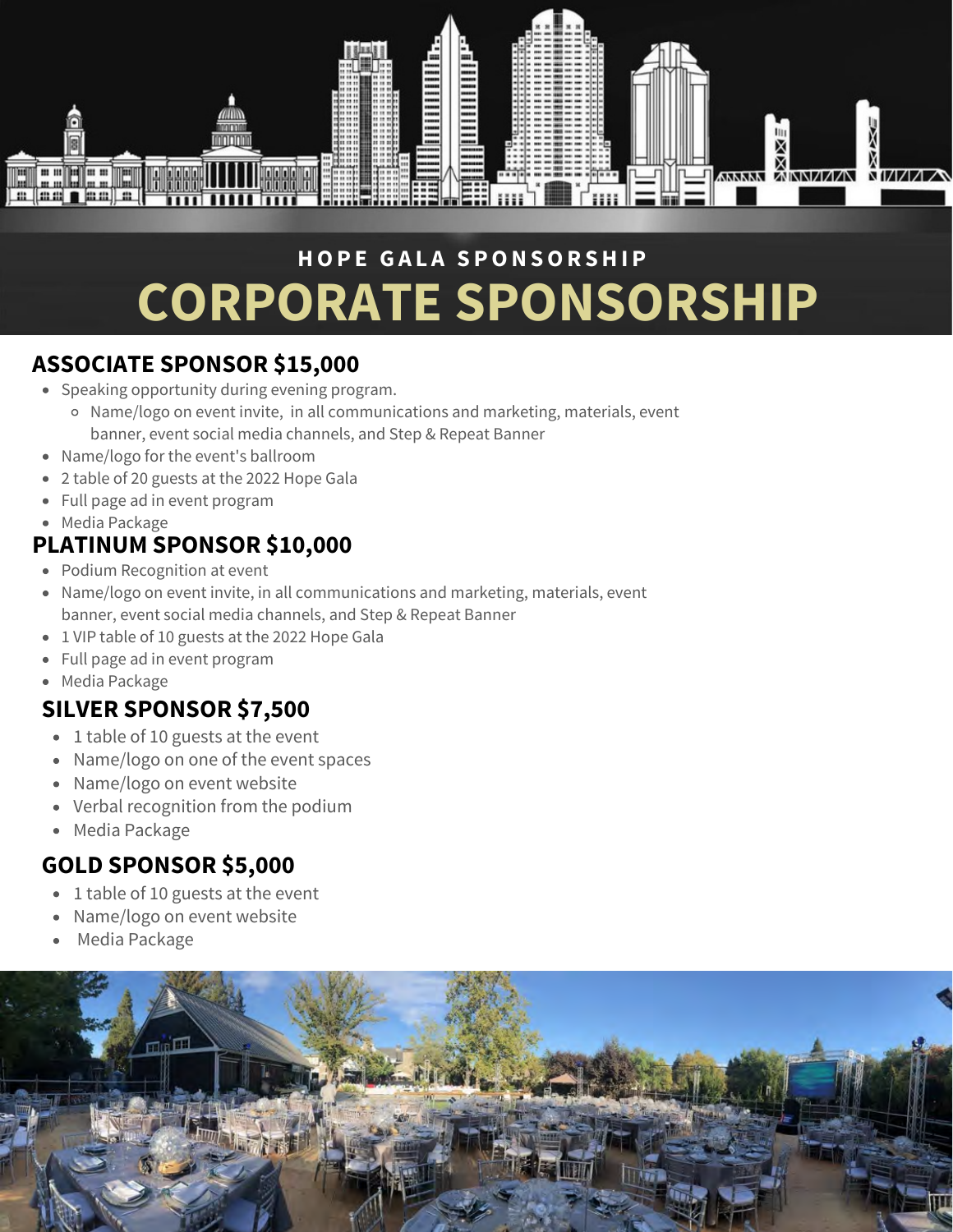

# **UNDERWRITING OPPORTUNITITES**

#### **\$10,000 UNDERWRITING OPPORTUNITITES**

CHOOSE FROM THE BELOW LIST OF AN ITEM TO HAVE YOUR COMPANY NAME/LOGO ON. INLCUDES TWO TICKETS TO THE EVENT.

- After Party
- Photo booth
- Lounge Area
- Dinner sponsor

#### **\$5,000 UNDERWRITING OPPORTUNITITES**

CHOOSE FROM THE BELOW LIST OF AN ITEM TO HAVE YOUR COMPANY NAME/LOGO ON. INLCUDES TWO TICKETS TO THE EVENT**.**

- Wine & Champagne
- Liquor & Beer
- Graphic Design
- Mission Experience
- Departure Gift
- Entertainment
- Ice Sculpture
- Volunteer Shirts
- Comstock's Capital Care Ad

### **\$3,000 UNDERWRITING OPPORTUNITITES**

CHOOSE FROM THE BELOW LIST OF AN ITEM TO HAVE YOUR COMPANY NAME/LOGO ON. INLCUDES TWO TICKETS TO THE EVENT.

- Decor sponsor
- Auct**:30 P.P.**Idle The Ring Foundation
- Valet
- Full page ad in event program
- Resource Guide
- Auctioneer
- Registration
- Soft Drinks & Mixers
- Event Security
- Photographer
- Event Supplies
- Volunteer Gifts